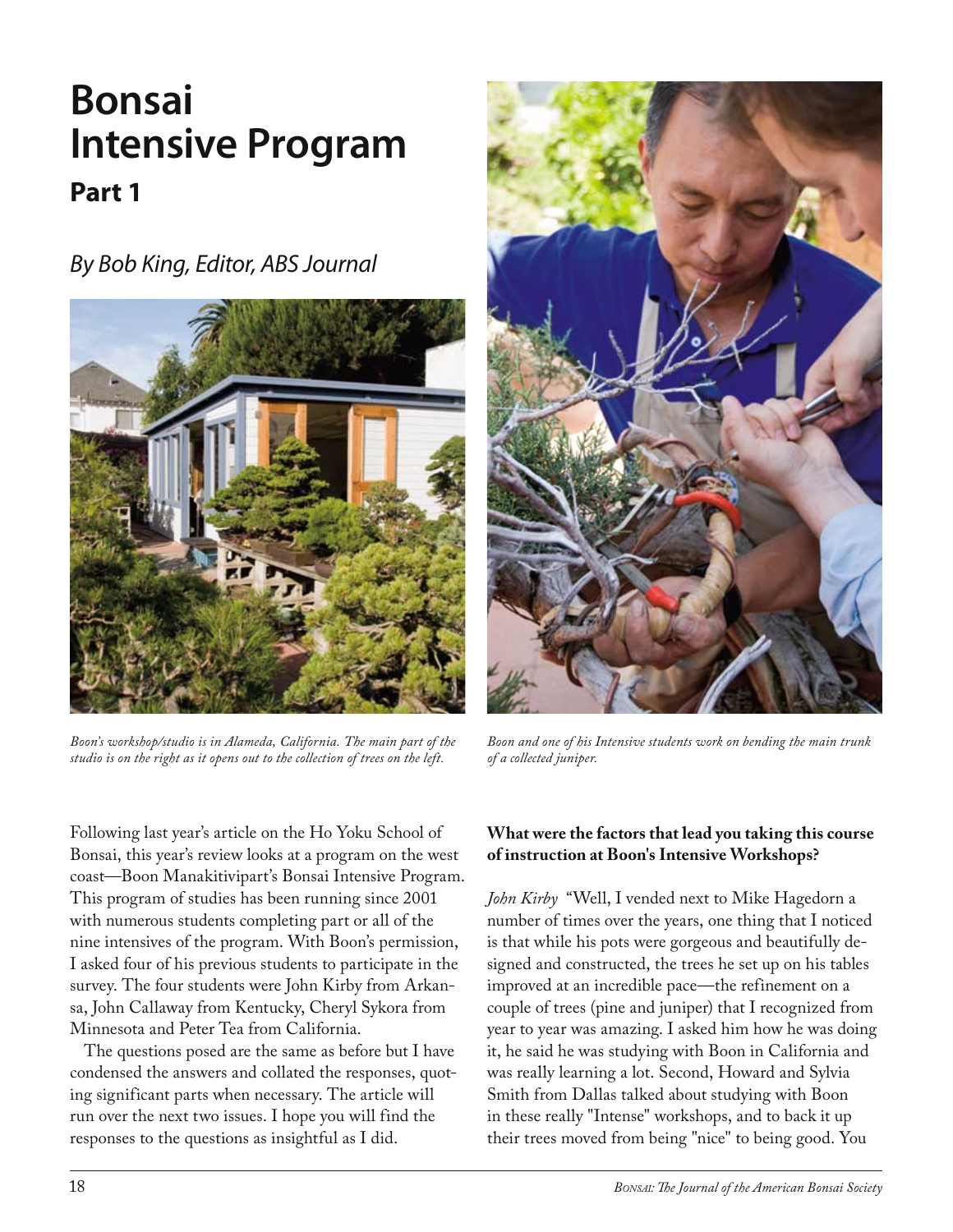could pick them out at the Lone Star Bonsai Federation show, they were trees with incredible preparation and were displayed exquisitely. Finally, my good friend Ron Smith from Santa Fe (TX) started attending Boon's intensives. He kept telling me, it is amazing how much content Boon put into his instruction, and how demanding he was that you get each step of the process right, enabling you to succeed quickly and reliably. He said, "I was frustrated with where my trees seemed to stagnate, I had historically sold everything that I worked on. I thought it was a good time to improve my skills and to start working on trees with the goal of making them good bonsai, not just material with potential."

*John Callaway* "met Boon Manakitivipart at Brussel's Bonsai Rendezvous many years ago. For his demonstration during the Rendezvous weekend he chose to wire and refine a Satsuki Azalea. After his demonstration we talked about his Bonsai Intensive series and where one should start."

" It was an incredibly powerful experience, and I made it back to the hotel each night extremely exhausted."

"This session primarily focused on repotting. Let me say, Boon was right in his assessment that this is where one should start the Bonsai Intensive series. I learned so much about plant health and proper repotting techniques. It is with healthy trees that one can do the most work."

*Cheryl Sykora* thinks "the biggest factor was taking Boon's potting workshop at the Golden State Bonsai Federation convention. Boon is a very exacting, detailed

teacher. I like that in a teacher. I want to be pushed to do the best work I can do. Boon does that."

*Peter Tea* was still very confused with all the different techniques, after his first year in bonsai. "I would read books and try to apply what I have learned from them. During one of our demo's, Boon was the guest demonstrator. He brought a couple of refined trees to show in conjunction with his demo tree. Once I saw the kind of work he was doing, I knew I had to work with him. I checked out his website and decided to buy myself a Birthday gift and signed up for his Intensive program."

### **Give us an overview of the program and the framework of instruction and learning that Boon has developed. Describe a typical day or session in the program.**

*Editor: Since all the responses were very similar to this question, I have included Cheryl's and Peter's replies as representative of the instructual overview of the Intensive Workshops.* 

*Cheryl Sykora* wrote that "An 'intensive' day begins around 8:30am. We spend some time looking at the backyard trees on our own. Boon has very good bonsai in the backyard. You can learn from looking at wiring, branch placement, etc. We then have a classroom session with handouts appropriate for the season – potting, decandling, fall care, specific tree care, etc. Boon has a collection of videos, he deems worth watching. We usually watch a video on styling. By that time it is around 11:00am. We then go out to the workshop and work on trees. Boon determines each student's skill level and gives them material as appropriate. Some students are better at certain tasks than others. Each student's work is checked by Boon. If work is unacceptable, you

*John Kirby's first experience with bonsai was in the late sixties and continued doing bonsai until the early 70's. He developed an interest because of his father and the fact that they had a nursery in the area Sumigawa's in Cotati, California. He came back to* 



*actively doing Bonsai in the mid 90's I was self taught, using books, "Bonsai Today" and attending shows/conventions. "I started raising and reselling bonsai in the late 90's and have been a vendor at a number of conventions/shows over the past 12 years or so."*

*John Callaway "stumbled across a garden center that had a greenhouse full of wonderful bonsai trees, pots, tools, and supplies. It was at this garden center that I found out about a bonsai club in the area and decided to investigate. I joined the Greater* 



*Louisville Bonsai Society that spring and quickly became more involved." served as the club president in 2007 and 2008. I continue to serve on the board and am serving as the local chair for the upcoming ABS/BCI 2011 Bonsai in the Bluegrass.*

*In March 2008 I started Matsu Bonsai, a bonsai tool and supply company with the intent of serving the bonsai community.*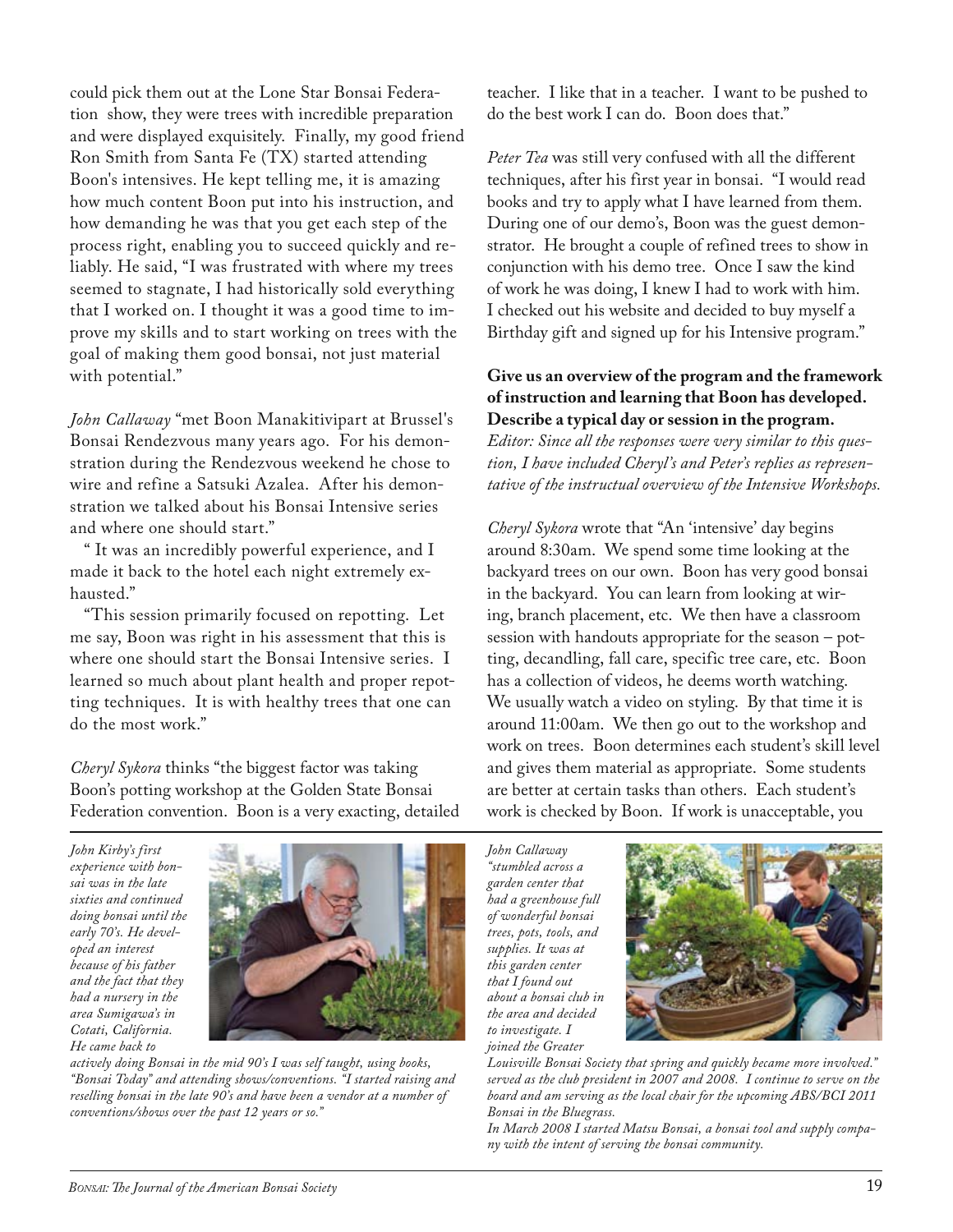do it over until it is acceptable. We go to lunch around 12-12:30pm. We spend the afternoon working on trees. Students are at all phases of training. Beginning students receive more attention from Boon. More advanced students work on their own. We continue working until dinner – around 6:30pm. After dinner we work until around 9:00pm. Each intensive session is three days. At the end of the third day, we have a wrap up, discuss what we have learned, and receive our certificate for the session. Graduation occurs on your ninth session when you accomplish some feat of styling, take an exam designed to test your basic knowledge, and receive a final framed graduation certificate."

*Peter Tea* describes "a typical intensive day that is a mixture of Bonsai videos, worksheets and hands-on work. I think the worksheets are very important because they teach all the theory portion of Bonsai. A combination of theory and hands on is key to Boon's program. Also, Boon provides all the trees to work on. Depending on your level, Boon will have you do a specific task on a tree. You can be repotting or wiring depending on the season. Once you get more advanced, he will give you more advanced trees to work on. There is lots to learn on advance trees that most people don't get to practice because they personally don't have high end trees or can afford to buy one. This is a big difference from other programs where they require you to bring your own tree. There was a point in my training, where I knew how to style a refined tree, but didn't have any of my own."

# **Reflecting on the lessons learned in this program: What where some of the more important "gems" that were the awaking moments for you?**

*Cheryl Sykora became "interested in bonsai since 1999 when I saw the Minnesota State Fair bonsai show. I joined the Minnesota Bonsai Society and took my first beginner workshop in 2000. I read magazines including Bonsai Today and the American Bonsai* 



*Society Magazine but had difficulty grasping the techniques from the articles and the flat pictures. One of the first conventions I attended was the GSBF convention in Fresno, CA where I attended a repotting seminar held by Boon Manakitivipart". She later enrolled in his winter intensive class graduating in the fall of 2007. Since graduation, she has continued to study bonsai and is gradually improving her horticultural and styling skills.* 

*John Kirby*—"I think the real Aha moment for me has been to see how you can do a number of fairly simple, yet precise, procedures at very specific times and with attention to the state of the tree that result in excellent bonsai very quickly—in a few years. That will almost always be better than the instant tree. Further, how using the appropriate techniques of foliage and growth management coupled with sound repotting and plant health management will provide you with material that can have that "big work" day to style and then flourish."

*John Callaway*—"Proper repotting techniques were probably the most valuable thing I learned. A close second was proper wiring. The advanced techniques were impressive as well, but could never be achieved without the basics being mastered.

Grafting is another technique I don't think I would have mastered without Boon's instruction. Reading can bring the student quite far, but for me seeing and trying certain techniques first hand with a teacher looking over my shoulder really allowed me to master a number of techniques I would have been too frightened to try on my own. The confidence that resulted in having worked with Boon helped recently when I hosted a grafting workshop in my study group."

*Cheryl Sykora*—" Wiring has always been the most difficult activity for me. My awakening moment came when I finally grasped putting wire on in opposing directions and putting multiple wires on without crossing wires."

*Peter Tea*—"One important thing I learned from Boon is that knowing how to wire a tree properly is only the beginning of Bonsai."

*Peter Tea "started doing Bonsai in 2003. By day, I am a automotive technician at a Ford dealership. At the time, the shop foreman was involved in Bonsai. Since I was new at the time, I wanted to get on his good side so I decided to ask him about the art. After* 



*about a year I joined the Midori Bonsai club in San Jose. In 2004, I started taking Boon's Intensive program and graduated in 2008.*